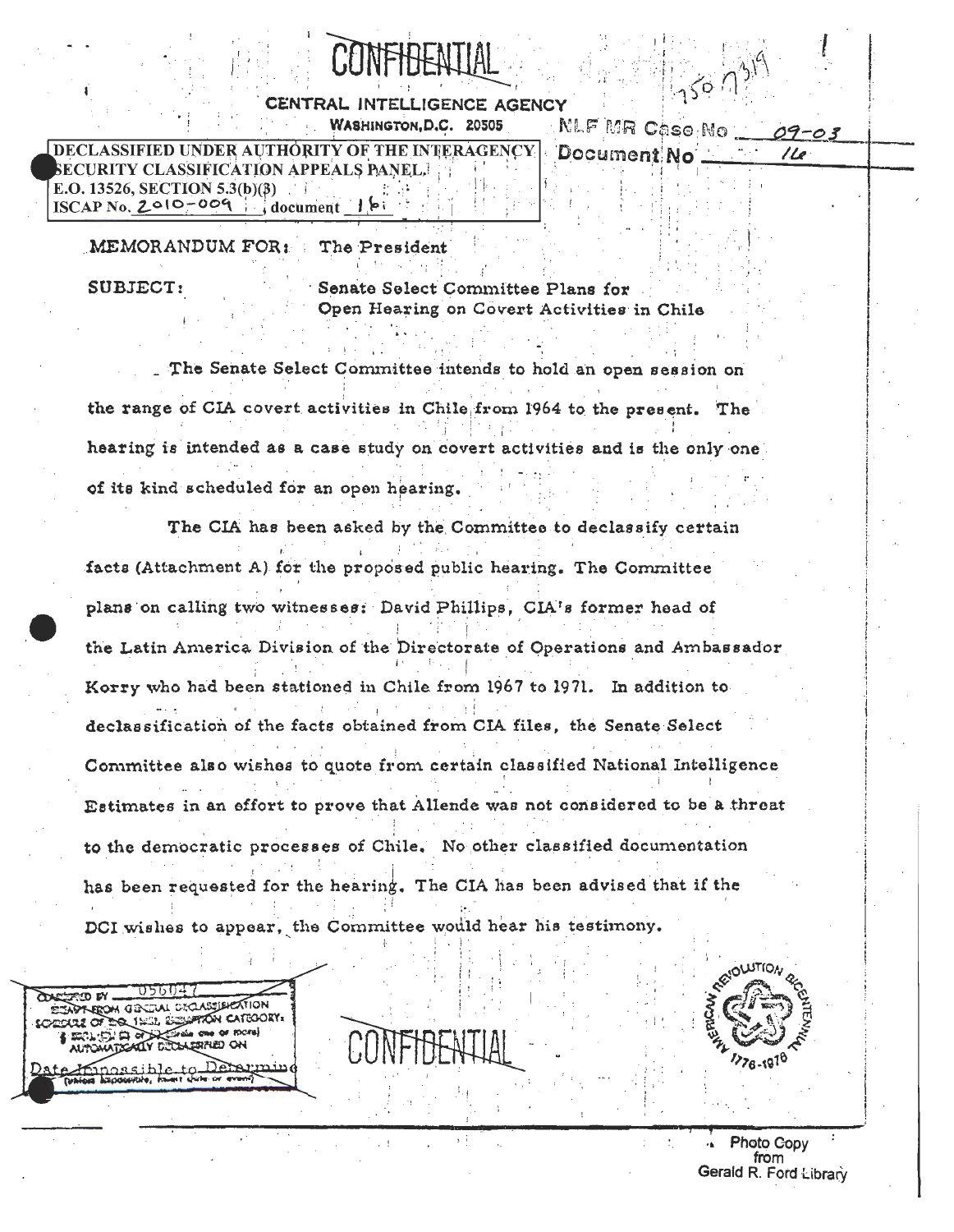

At the 28 October Executive Session of the Senate Select Committee, strong objections were raised by the DCI to holding a public session on this subject. The Chairman wishes to be advised as to whether or not the CIA will comply with the requests of the SSC.

## Reasons for Opposing Open Hearing:

E.O. 13526, section  $3.3(b)(6)$ 

The argument that much information about the Agency's activities in Chile has already appeared publicly fails to take account of the important distinction between unofficial reporting, rumors and allegations and the official verification of facts which would be the result of public hearings based on declassified documents and testimony.

People other than employees, including U.S. citizens and companies as well as foreigners who cooperated willingly with the Agency, could be exposed and become subject to harassment or even threat of physical violence. The confirmation of CIA covert activities in Chile would doubtless lead to the identification of highly placed political leaders of Chile who we have assisted over the years. In particular former President Eduardo Frei, whose election in 1964 we contributed to and in 1970 may be divulged. In whose tacit participation addition, there are a number of other political leaders who received CIA

> Photo Gopy from Gerald R. Ford Library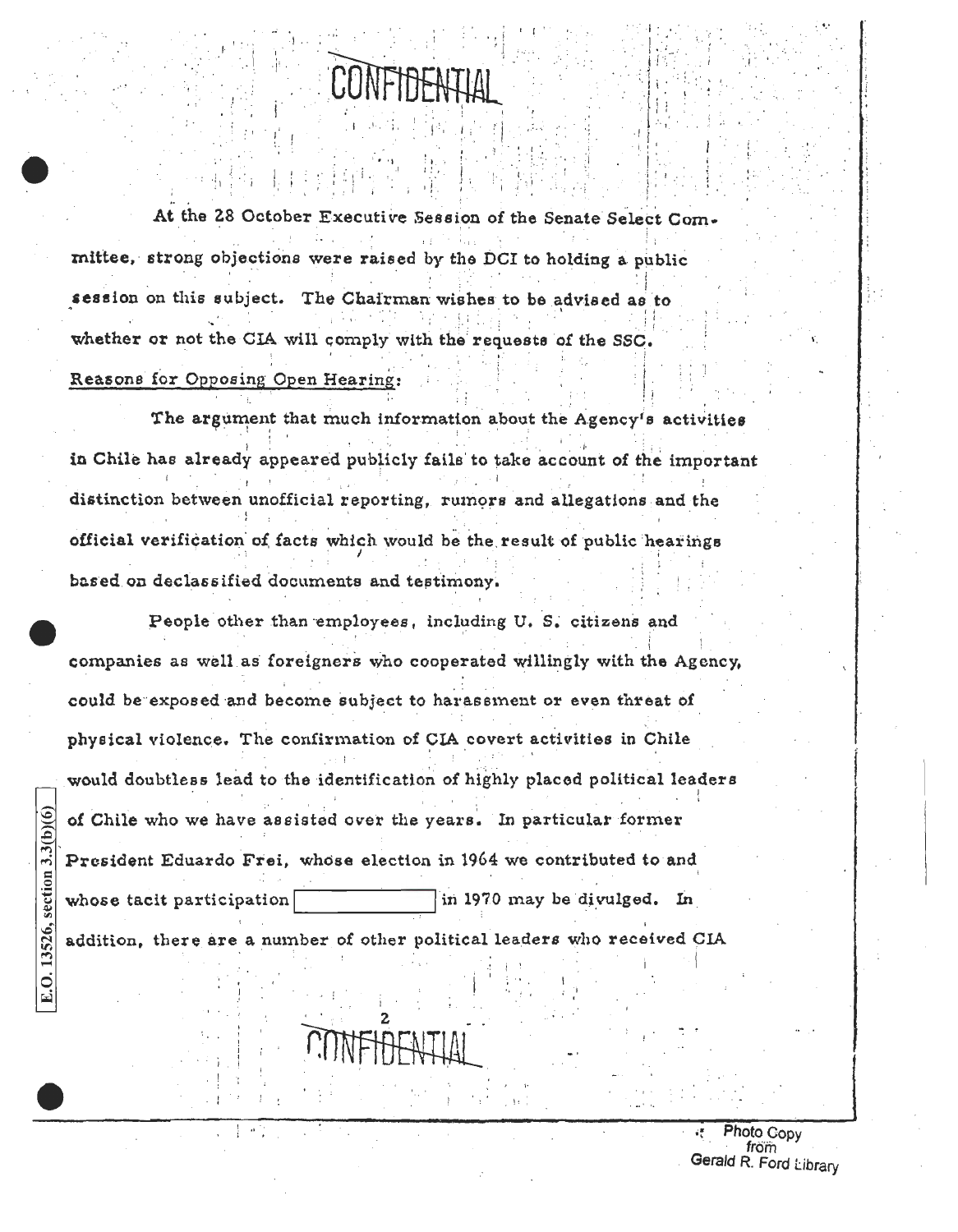

support who might be identified.

Declassification of the facts or the appearance of the Director at an open hearing testifying to a declassified series of events in a covert action operation would have the following adverse results:

> 1. It would establish a precedent that would be seized on by the Congress in the future to hold additional open hearings on covert action.

2. It would have a shattering effect on the willingness of foreign political parties and individuals to cooperate with the U.S. in the future on such operations.

Finally, it should be noted that public, officially confirmed, rehashing of the Agency's activities in Chile would result in a rekindling of the Soviet, Cuban and other adversaries worldwide campaign against CIA and the U.S. Government.

What Would Happen if we Oppose Open Hearings:

.. 1. David Phillips, former CIA officer, would be advised that the terms of his secrecy agreement are still in effect and that he could not testify in open session on the subject of covert activities in Chile. Although the State Department does not have a comparable post-employment agreement

**CONFIDENTIAL** 

Gerald R. Ford Library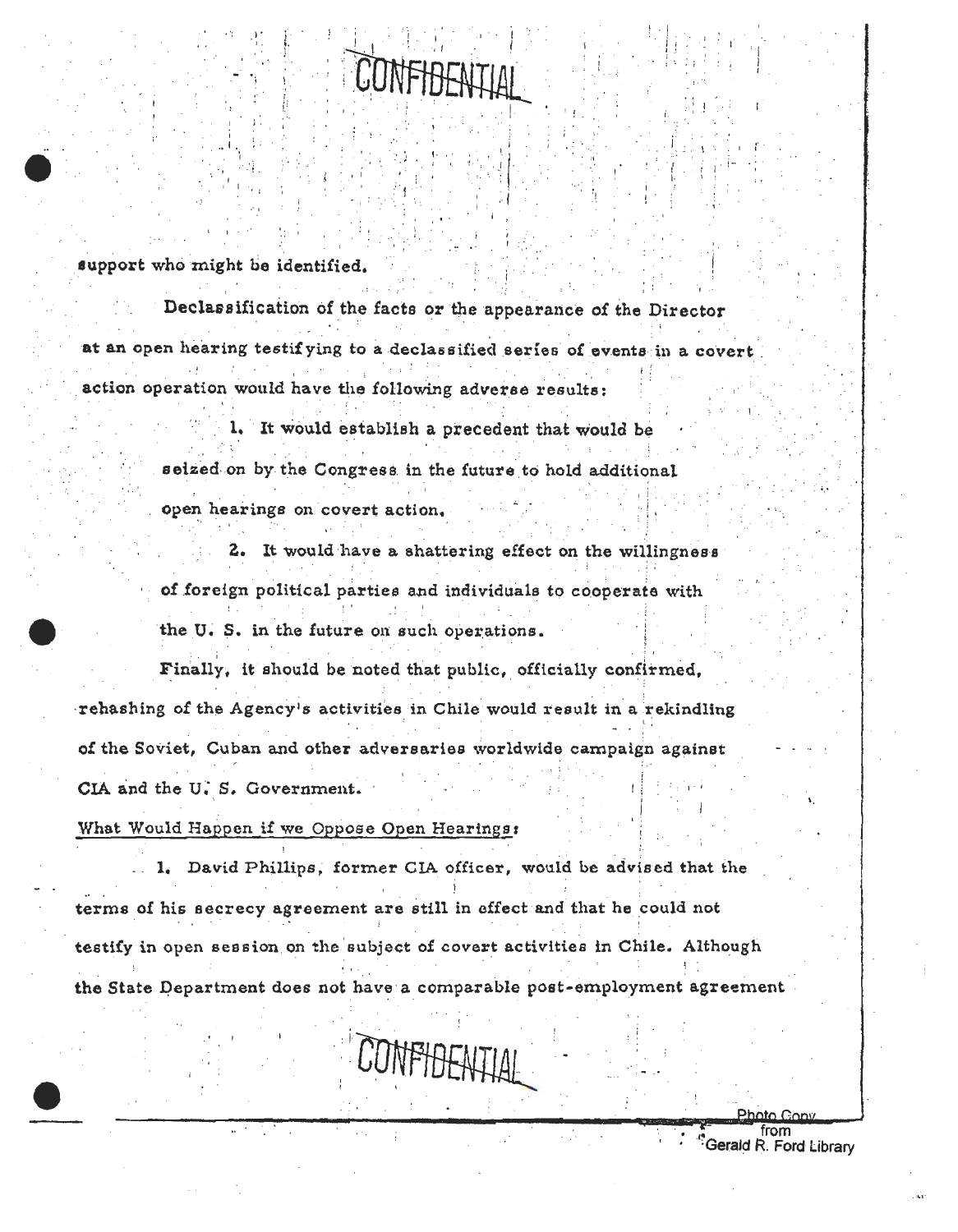**CLUMENTETI** 

with Ambassador Korry, he could be notified that the subject matter remains classified and that it was the State Department's desire that he not testify in open session regarding covert activities in Chile. Both of these efforts could be construed by the Committee and eventually by the press as an attempt to "gag" Committee witnesses.

2. The basic facts relating to covert action in Chile from 1964 forward have appeared in the press. The Committee could, using non-official sources, proceed with Ambassador Korry as a witness. In this fashion they could maintain the fiction of not having declassified the Chile covert activities.

3. The Chairman could attempt to declassify the pertinent material through a committee vote. While this is not consistent with Senate rules, Senator Church used this technique in declassifying the Sinai Accords earlier this month.

Advantages in Not Opposing the Open Hearing:

1. Since it is apparent that the Senate Select Committee will hold open hearings on Chile, cooperating with the Committee with respect to the scope of the hearing could give us limited protection. In such fashion we could hope to keep out of the public record a substantial number of names of Chileans who cooperated with the U.S. Government.

CONFIDENTIAL

Photo Copy from Gerald R. Ford-Librar

A.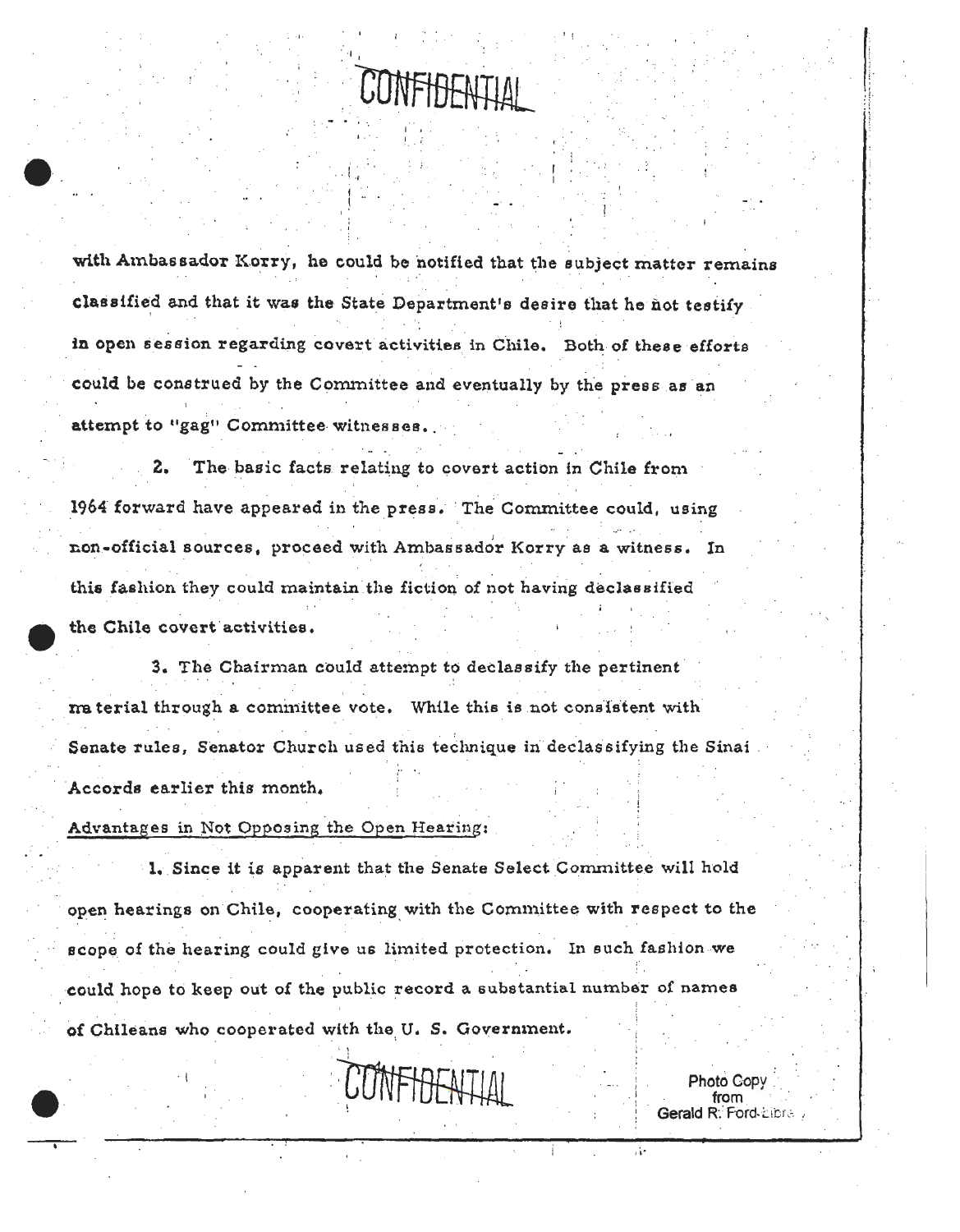2. It would give an opportunity to the DCI to demonstrate that the nature of our covert activity over a ten year period was, in general, in support of the democratic process in Chile. It would also give him an opportunity to categorically deny any CIA participation in the 1973 coup and the death of Allende.

3. The publication of the assassination report, including Chile material, can be expected shortly.

4. If the CIA is to appear at open hearings, it would negotiate a more accurate statement of facts (paragraph 4 of Attachment A is in error).

Recommendation:

On balance I recommend against declassification of the facts in Attachment A and that I be authorized to hold Mr. Phillips to his secrecy agreement. I support'a firm Administration position that public discussion of covert action by U. S. officials is not in the overall U. S. interest.

> W. E. Colby Director

 $\frac{1}{4}$ 

Photo Copy from Gerald R: Ford Library